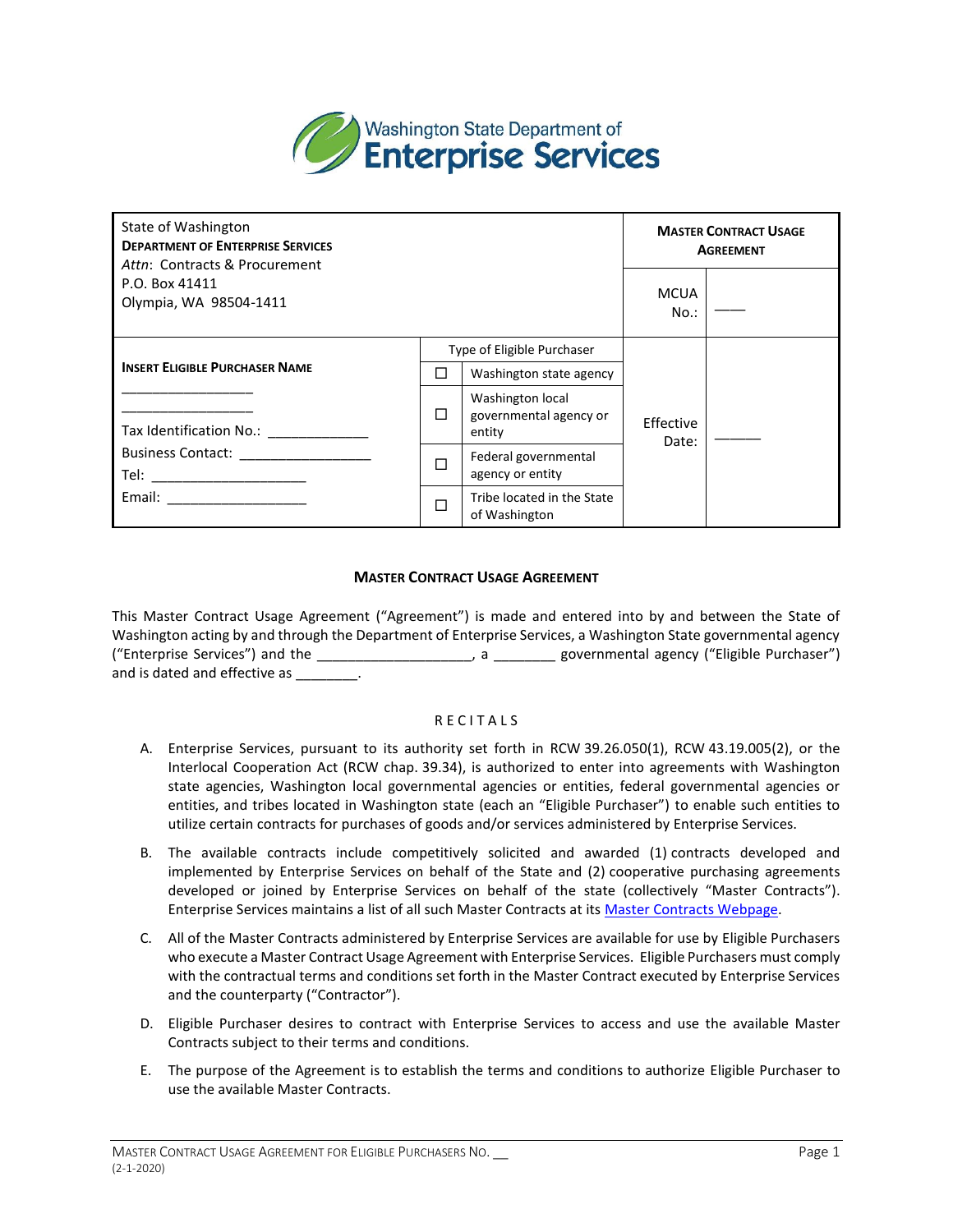## A G R E E M E N T

 NOW THEREFORE, in consideration of the mutual covenants and agreements set forth herein, the parties agree as follows:

- 1. **DURATION**. This Agreement is effective as of the effective date stated herein and shall continue in force unless terminated by either party upon thirty (30) calendar days prior written notice.
- 2. **ELIGIBLE PURCHASER REPRESENTATIONS AND WARRANTIES**. Eligible Purchaser makes each of the following representations and warranties as of the effective date of this Agreement and at the time any order is placed pursuant to any Master Contract that it uses. If, at the time of any such order, Eligible Purchaser cannot make such representations and warranties, Eligible Purchaser shall not place any such order and shall, within three (3) business days notify Enterprise Services, in writing, and terminate this Agreement.
	- a. ELIGIBLE PURCHASER STATUS. Eligible Purchaser represents and warrants that, as set forth in RCW 39.26.050(1), RCW 43.19.005(2), or the Interlocal Cooperation Act (RCW chap. 39.34), it is an entity that is eligible to utilize Enterprise Services' Master Contracts.
- 3. **AUTHORIZED USE; FINANCIAL RESPONSIBILITY**. Eligible Purchaser understands and agrees that it shall: (a) deal directly with the Master Contract awarded Contractor (i.e., the vendor, supplier, service supplier, etc.) for any purchases it makes under the Master Contract, as authorized by this Agreement; and (b) assume full and complete responsibility, financial and otherwise, for any purchases made pursuant to any Master Contract.
- 4. **SEPARATE RESPONSIBILITY**. Each party shall be responsible for the acts, errors, and omissions of itself and it own officers, employees, and agents acting within the scope of the performance of this agreement and within the scope of their authority.
- Master Contract Contractor, Eligible Purchaser shall: (a) provide Enterprise Services written notice of the nature Master Contract, work in good faith with the Contractor to resolve the dispute without the involvement of Enterprise Services. Enterprise Services may, upon request, review and assist in the resolution of a dispute, and, if Enterprise Services chooses to do so, Eligible Purchaser will cooperate with Enterprise Services in that resolution process. Enterprise Services, in its sole discretion, may elect to resolve disputes with a Contractor on behalf of Eligible Purchaser and all other users of the applicable Master Contract. In such event, Enterprise 5. **RESOLVING PURCHASE DISPUTES**. The parties agree that, if there are any disputes between Eligible Purchaser and a of the dispute including the efforts undertaken to resolve the dispute; and (b) unless otherwise provided in the Services' resolution shall be binding.
- 6. **MASTER CONTRACT AUDITS COOPERATION**. Eligible Purchaser agrees to cooperate with Enterprise Services, the Office of the State Auditor, federal officials, or any third party authorized by law or contract, in any audit conducted by such party pertaining to any Master Contract(s) that Eligible Purchaser has made purchases from pursuant to this Agreement, including providing records related to any purchases from a Master Contract. Eligible Purchaser also agrees to provide, upon request from Enterprise Services, documentation to confirm its eligibility to use Master Contracts.

## 7. **GENERAL PROVISIONS**.

- a. AGREEMENT AVAILABILITY. Prior to its entry into force, this Agreement shall be posted on the Enterprise Services' website or other electronically retrievable public source as required by RCW 39.34.040.
- b. INTEGRATED AGREEMENT. This Agreement constitutes the entire agreement and understanding of the parties with respect to the subject matter and supersedes all prior negotiations, representations, and understandings between them. There are no representations or understandings of any kind not set forth herein.
- c. AMENDMENT OR MODIFICATION. Except as set forth herein, this Agreement may not be amended or modified except in writing and signed by a duly authorized representative of each party hereto.
- d. AUTHORITY. Each party to this Agreement, and each individual signing on behalf of each party, hereby represents and warrants to the other that it has full power and authority to enter into this Agreement